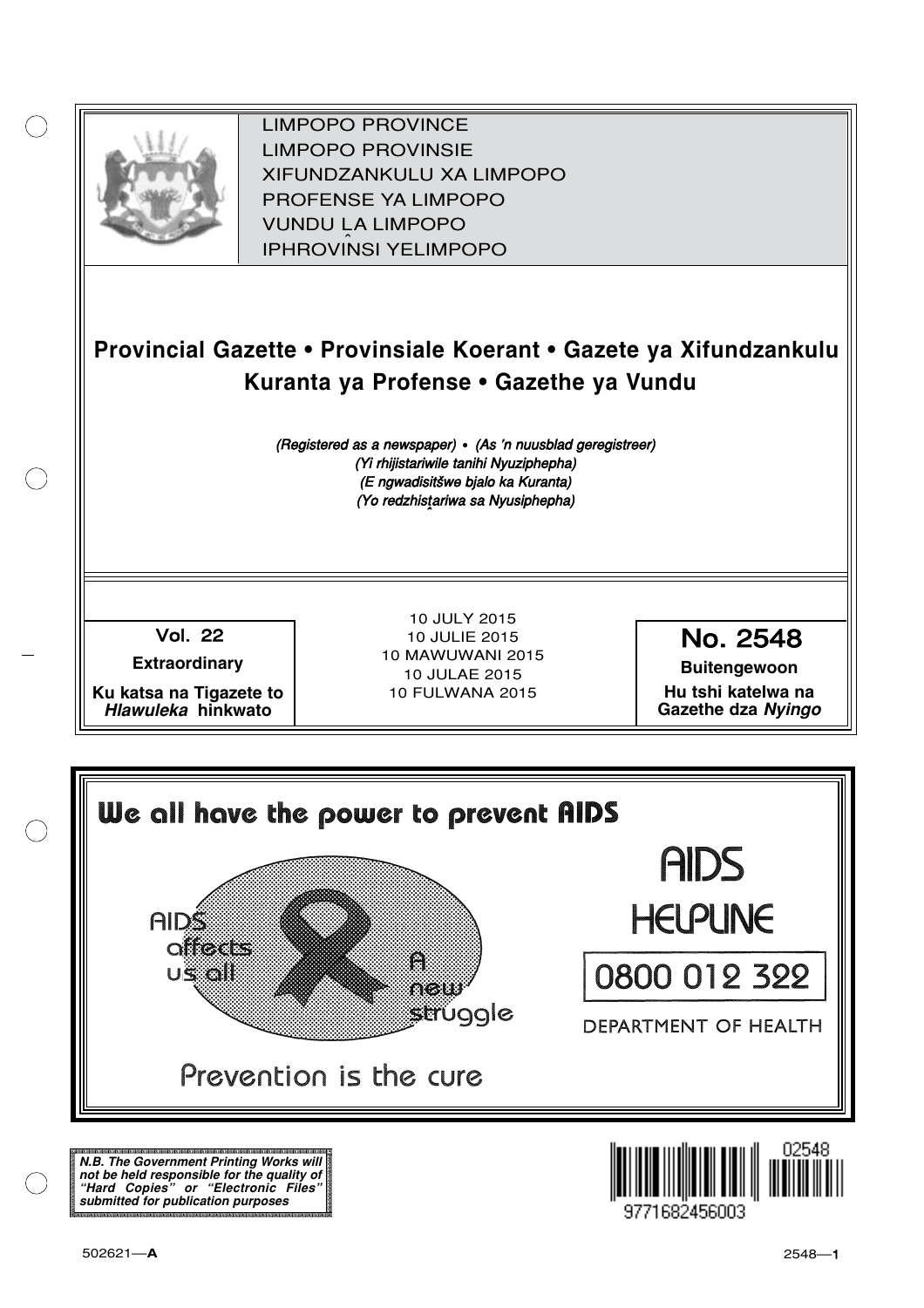## **DISCLAIMER:**

Government Printing Works reserves the right to apply the 25% discount to all Legal and Liquor notices that comply with the business rules for notice submissions for publication in gazettes.

National, Provincial, Road Carrier Permits and Tender notices will pay the price as published in the Government Gazettes.

For any information, please contact the eGazette Contact Centre on 012-748 6200 or email **info.egazette@gpw.gov.za**

| <b>CONTENTS • INHOUD</b> |  |
|--------------------------|--|
|--------------------------|--|

No.  $\sim$  No.

# **GENERAL NOTICE**

Page Gazette  $N<sub>O</sub>$ 

264 Limpopo Gambling Board Act (3/2013): Application for a bingo site licence: TAB Bingo Limpopo (Pty) Ltd................ 3 2548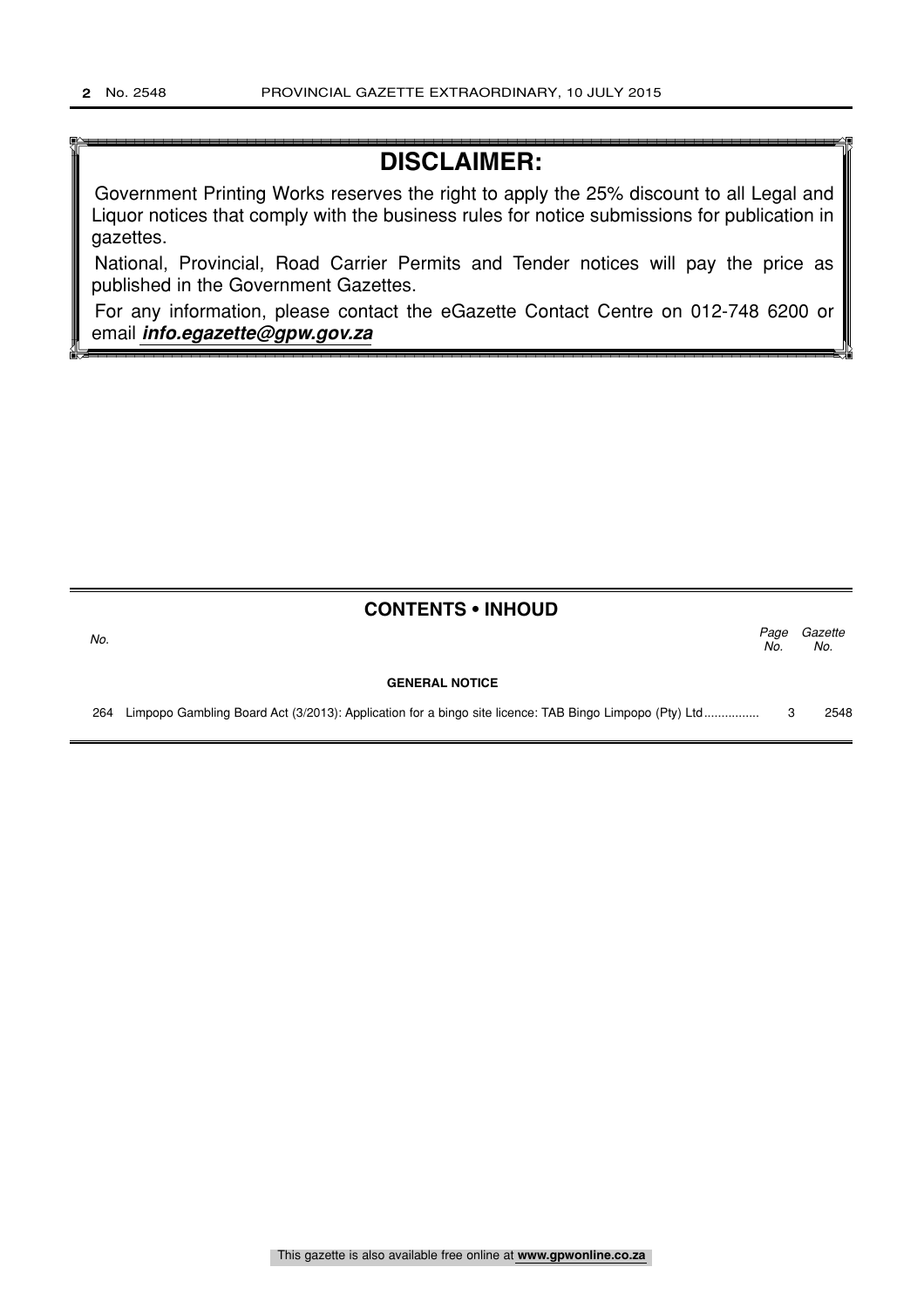### **GENERAL NOTICE**

#### **NOTICE 264 OF 2015**

### NOTICE IN TERMS OF ACT 3 OF 2013 OF THE LIMPOPO GAMBLING BOARD

### APPLICATION FOR A BINGO SITE LICENCE

Notice is hereby given that TAB Bingo Limpopo (Pty) Ltd trading as TAB Bingo Limpopo intends submitting an application to the Limpopo Gambling Board for a Bingo Site Licence on 31 July 2015. The purpose of this application is to obtain a Bingo Site licence in the Province of Limpopo. If successful the duration of the licence is in perpetuity subject to continuous suitability.

A Bingo Site licence will be operated at the proposed premises in the Limpopo Province. The applicant's proposed premises is located at Shop No 6, Magnolia Sentrum Building, ERF 443 Jacobus Street, Ellisras Extension 2, Lephalale.

The application will be available for public viewing during office hours (07h45 to 16h30) at the offices of the Limpopo Gambling Board at No 08 Hans Van Rensburg Street, Polokwane, Limpopo Province, 0700; from date 31 July 2015 to 31 August 2015.

Attention is drawn to the provisions of Section 26(6) of the Limpopo Gambling Act 3 of 2013, which makes provision for the lodging of written representations and objections in respect of the application. A person lodging written representations should indicate whether or not they wish to make oral representations during the hearing of the application.

Such objections should be lodged with the Chief Executive Officer, Limpopo Gambling Board, Private Bag X 9520, Polokwane, Limpopo Province, 0700 within 30 days from 01 September 2015.